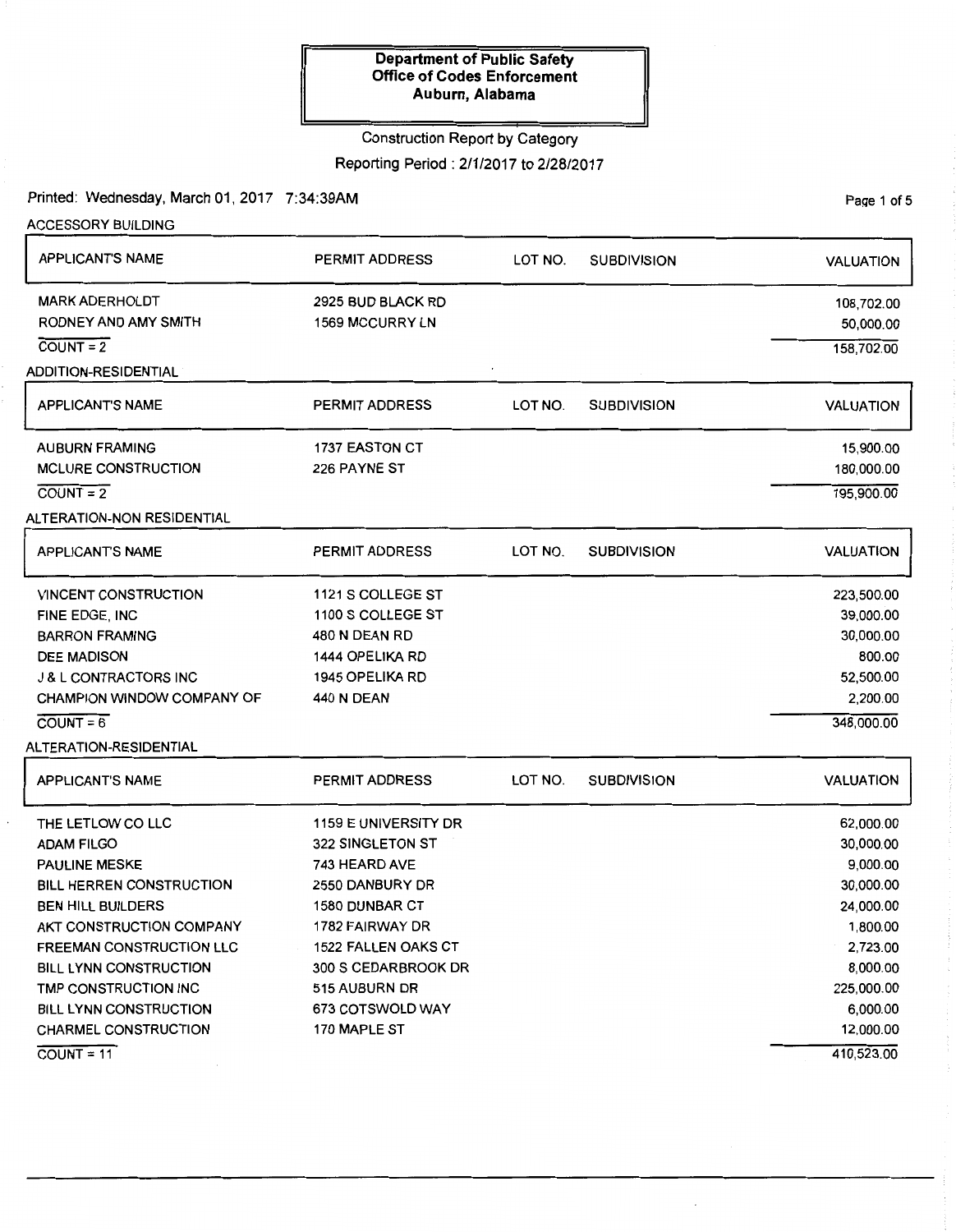## Construction Report by Category

Reporting Period: 2/1/2017 to 2/28/2017

Printed: Wednesday, March 01, 2017 7:34:39AM

Page 2 of 5

| AMUSEMENT/SOCIAL/RECREATIONAL       |                              |         |                    |                  |
|-------------------------------------|------------------------------|---------|--------------------|------------------|
| <b>APPLICANT'S NAME</b>             | <b>PERMIT ADDRESS</b>        | LOT NO. | <b>SUBDIVISION</b> | <b>VALUATION</b> |
| <b>HERRING POOLS &amp; SUPPLIES</b> | 2481 SNOWSHILL LN            |         |                    | 70,000.00        |
| $COVNT = 1$                         |                              |         |                    | 70,000.00        |
| FIVE OR MORE FAMILY BUILDING        |                              |         |                    |                  |
| <b>APPLICANT'S NAME</b>             | PERMIT ADDRESS               | LOT NO. | <b>SUBDIVISION</b> | <b>VALUATION</b> |
| DONALD ALLEN DEVELOPMENT            | <b>149 S DEBARDELABEN ST</b> |         |                    | 1,892,000.00     |
| $COUNT = 1$                         |                              |         |                    | 1,892,000.00     |
| OFFICE/BANK/PROFESSIONAL            |                              |         |                    |                  |
| <b>APPLICANT'S NAME</b>             | <b>PERMIT ADDRESS</b>        | LOT NO. | <b>SUBDIVISION</b> | <b>VALUATION</b> |
| <b>JTF PROPERTIES</b>               | 715 E GLENN AVE              |         |                    | 650,251.80       |
| $COUNT = 1$                         |                              |         |                    | 650,251.80       |
| ROOFING- NON RESIDENTIAL            |                              |         |                    |                  |
| APPLICANT'S NAME                    | PERMIT ADDRESS               | LOT NO. | <b>SUBDIVISION</b> | <b>VALUATION</b> |
| <b>B &amp; L ROOFING</b>            | 1319 OPELIKA RD              |         |                    | 6,500.00         |
| ROYALTY COMPANIES OF INDIANA        | 1054 OPELIKA RD              |         |                    | 31,827.00        |
| $COUNT = 2$                         |                              |         |                    | 38,327.00        |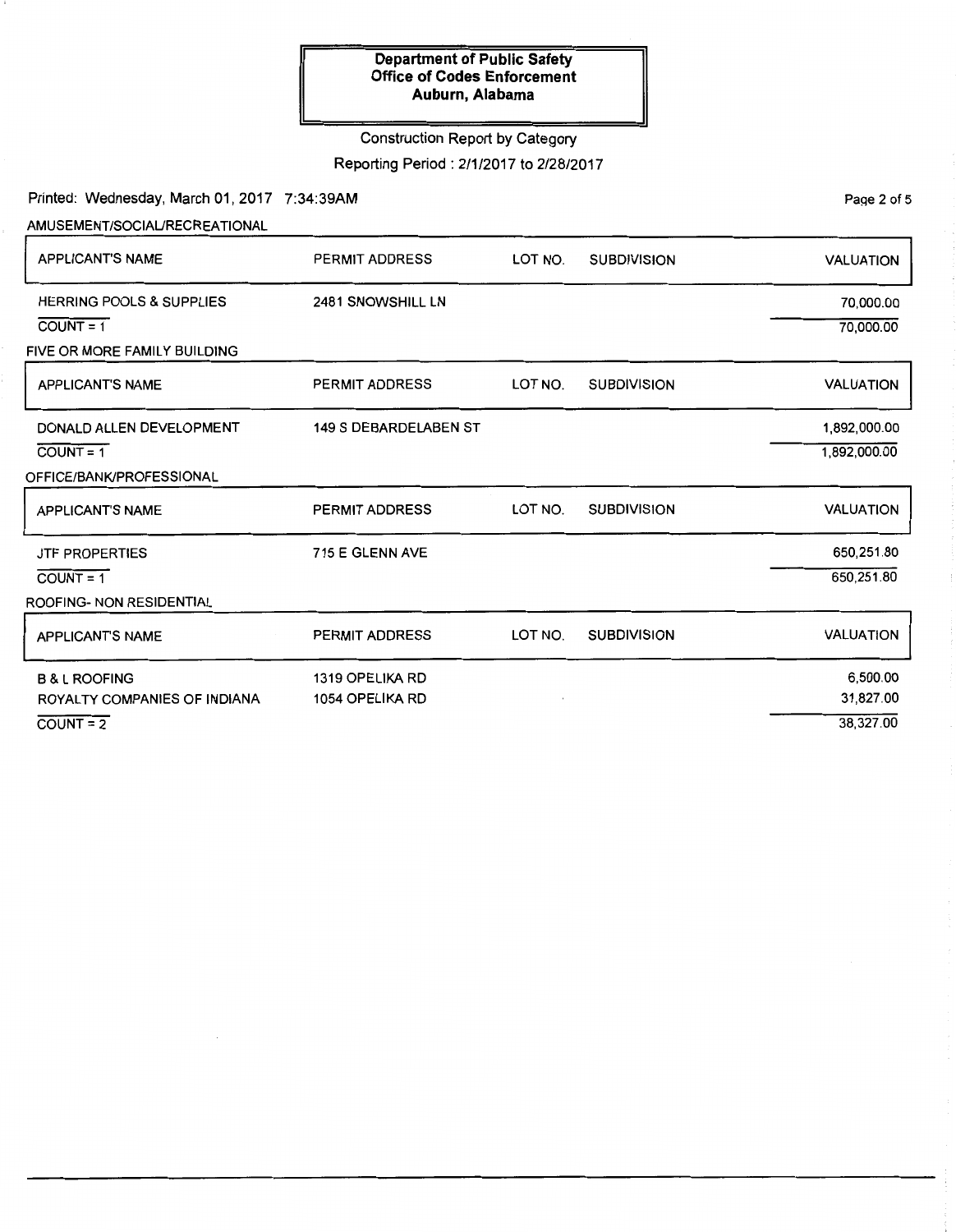### Construction Report by Category

Reporting Period: 2/1/2017 to 2/28/2017

## Printed: Wednesday, March 01, 2017 7:34:39AM

#### ROOFING-RESIDENTIAL

| <b>APPLICANT'S NAME</b>       | <b>PERMIT ADDRESS</b>     | LOT NO. | <b>SUBDIVISION</b> | <b>VALUATION</b> |
|-------------------------------|---------------------------|---------|--------------------|------------------|
| <b>GOLD HILL CONSTRUCTION</b> | 361 JORDAN ST             |         |                    | 3,000.00         |
| <b>SUPERIOR ROOFING</b>       | <b>1943 WATERCREST DR</b> |         |                    | 13,000.00        |
| APEX CONSTRUCTION PARTNERS    | 1765 CREEKWOOD TRL        |         |                    | 7,906.17         |
| APEX CONSTRUCTION PARTNERS    | 1620 LAUREN LN            |         |                    | 6,240.86         |
| <b>SUPERIOR ROOFING</b>       | 232 GREEN ST              |         |                    | 5,245.00         |
| <b>SUPERIOR ROOFING</b>       | 863 CAHABA DR             |         |                    | 4,580.00         |
| <b>TRIPLE B CONSTRUCTION</b>  | 250 S CARY DR             |         |                    | 12,347.30        |
| APEX ROOFING AND RESTORATION  | 2044 WATERCREST DR        |         |                    | 7,164.82         |
| APEX ROOFING AND RESTORATION  | 1631 LAUREN LN            |         |                    | 8,199.46         |
| <b>SUPERIOR ROOFING</b>       | 372 OAK RIDGE DR          |         |                    | 11,680.00        |
| APEX ROOFING AND RESTORATION  | 1529 FERNDALE DR          |         |                    | 6,371.90         |
| APEX ROOFING AND RESTORATION  | 1644 LAUREN LN            |         |                    | 5,046.10         |
| <b>H &amp; H CONSTRUCTION</b> | 2130 WATERCREST DR        |         |                    | 9,500.00         |
| <b>SUPERIOR ROOFING</b>       | 347 CHEWACLA DR           |         |                    | 8,200.00         |
| <b>SUPERIOR ROOFING</b>       | 1728 STONE POINTE DR      |         |                    | 11,600.00        |
| <b>TRIPLE B CONSTRUCTION</b>  | 346 BOWDEN DR             |         |                    | 7,584.50         |
| APEX ROOFING AND RESTORATION  | 2250 WATERCREST DR        |         |                    | 8,878.96         |
| <b>MCCRORY CONTRACTING</b>    | 1597 CRESCENT BLVD        |         |                    | 7,300.00         |
| <b>SUPERIOR ROOFING</b>       | 2176 HERNDON ST           |         |                    | 6,827.00         |
| APEX ROOFING AND RESTORATION  | 1456 CROSSING WAY         |         |                    | 5,300.00         |
| $COUNT = 20$                  |                           |         |                    | 155.972.07       |

#### PaQe 3 of 5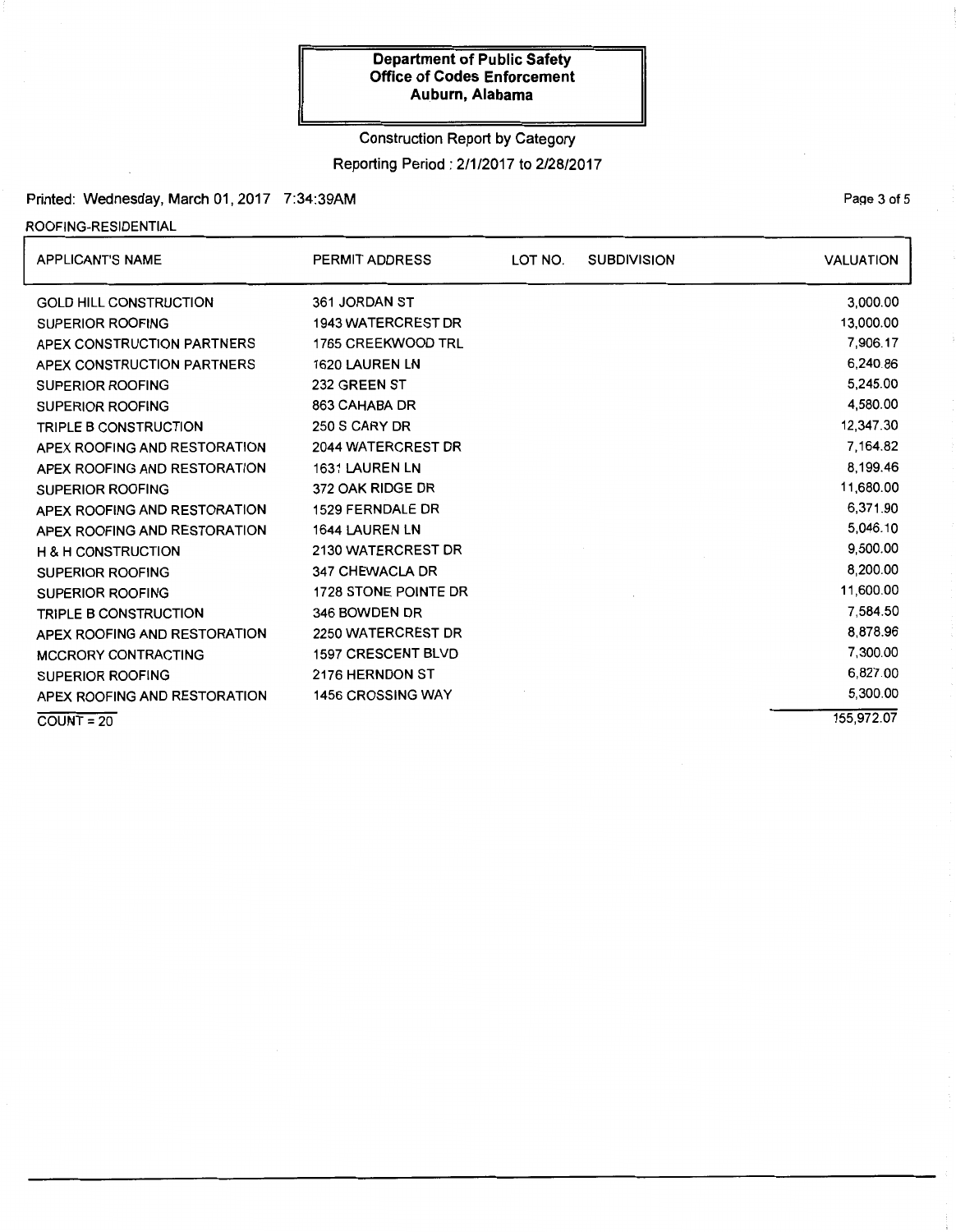## Construction Report by Category

Reporting Period: 2/1/2017 to 2/28/2017

### Printed: Wednesday, March 01, 2017 7:34:39AM

## SINGLE FAMILY HOUSE-DETACHED

| <b>APPLICANT'S NAME</b>            | PERMIT ADDRESS                             | LOT NO.                 | <b>SUBDIVISION</b>           | <b>VALUATION</b> |
|------------------------------------|--------------------------------------------|-------------------------|------------------------------|------------------|
| <b>MICHAEL ALLEN HOMES</b>         | 444 MERIMONT BLVD                          | 15                      | <b>ASHETON LAKES</b>         | 363,000.81       |
| KIRCHLER CONST CO INC              | 1632 ALEX AVE                              | $1 - B$                 | <b>EAST LAKE SUBDIVISION</b> | 2,500,000.00     |
| <b>SCHUMACHER HOMES LLC</b>        | 1213 LILLIE LN                             | 23<br><b>TOWN CREEK</b> |                              | 380,798.40       |
| <b>STONE MARTIN BUILDERS</b>       | 2405 SNOWSHILL LN                          | 38                      | <b>COTSWOLDS</b>             | 196,772.56       |
| <b>STONE MARTIN BUILDERS</b>       | 2442 SNOWSHILL LN                          | 68                      | THE OAKS AT COTSWOLD         | 224,762.46       |
| <b>STONE MARTIN BUILDERS</b>       | 2436 SNOWSHILL LN                          | 69                      | THE OAKS AT COTSWOLD         | 230, 153. 12     |
| ACUFF CONSTRUCTION, INC.           | 1348 FALLS CREST DR                        | 120                     | YARBROUGH FARMS PH II        | 359,638.00       |
| <b>MICHAEL ALLEN HOMES</b>         | 534 MERIMONT BLVD                          | 1                       | <b>ASHETON LAKES</b>         | 348, 193.29      |
| ELITE HOMES OF EAST ALABAMA        | 3733 BILTMORE LN                           | 4                       | <b>BILTMORE FARMS</b>        | 265,485.00       |
| HAYLEY-FREEMAN CONST CO            | 2670 SOPHIA CT                             | 174                     | <b>TUSCANY HILLS</b>         | 231,979.00       |
| <b>STONE MARTIN BUILDERS</b>       | 2430 SNOWSHILL LN                          | 70                      | THE OAKS AT COTSWOLD         | 203,506.71       |
| <b>STONE MARTIN BUILDERS</b>       | 2424 SNOWSHILL LN                          | 71                      | THE OAKS AT COTSWOLD         | 230, 153. 12     |
| <b>STONE MARTIN BUILDERS</b>       | 2358 SNOWSHILL LN                          | 82                      | THE OAKS AT COTSWOLD         | 277,465.36       |
| DILWORTH DEVELOPMENT               | <b>1865 YARBROUGH FARMS</b><br><b>BLVD</b> | 242                     | YARBROUGH FARMS PINE VALLEY  | 325,680.38       |
| <b>STONE MARTIN BUILDERS</b>       | 2355 SNOWSHILL LN                          | 32                      | THE OAKS AT COTSWOLD         | 224,762.46       |
| <b>EDGAR HUGHSTON BUILDER INC.</b> | 802 WEST RICHLAND CIR                      | 1                       | <b>WEST RICHLAND ROAD</b>    | 327,883.68       |
| <b>EDGAR HUGHSTON BUILDER INC.</b> | <b>806 WEST RICHLAND CIR</b>               | 2                       | <b>WEST RICHLAND ROAD</b>    | 295,447.05       |
| <b>EDGAR HUGHSTON BUILDER INC.</b> | 810 WEST RICHLAND CIR                      | 3                       | <b>WEST RICHLAND ROAD</b>    | 258,958.31       |
| <b>EDGAR HUGHSTON BUILDER INC.</b> | 818 WEST RICHLAND CIR                      | 5                       | <b>WEST RICHLAND ROAD</b>    | 284,951.63       |
| <b>EDGAR HUGHSTON BUILDER INC.</b> | 822 WEST RICHLAND CIR                      | 6                       | <b>WEST RICHLAND ROAD</b>    | 295,447.05       |
| <b>EDGAR HUGHSTON BUILDER INC.</b> | 826 WEST RICHLAND CIR                      | 7                       | <b>WEST RICHLAND ROAD</b>    | 258,958.31       |
| EDGAR HUGHSTON BUILDER INC.        | 830 WEST RICHLAND CIR                      | 8                       | <b>WEST RICHLAND ROAD</b>    | 324, 195.57      |
| <b>EDGAR HUGHSTON BUILDER INC.</b> | 823 WEST RICHLAND CIR                      | 57                      | <b>WEST RICHLAND ROAD</b>    | 340,220.48       |
| <b>EDGAR HUGHSTON BUILDER INC.</b> | 813 WEST RICHLAND CIR                      | 59                      | <b>WEST RICHLAND ROAD</b>    | 261,448.31       |
| <b>EDGAR HUGHSTON BUILDER INC.</b> | <b>814 WEST RICHLAND CIR</b>               | 4                       | <b>WEST RICHLAND ROAD</b>    | 319,905.43       |
| <b>EDGAR HUGHSTON BUILDER INC.</b> | 834 WEST RICHLAND CIR                      | 9                       | <b>WEST RICHLAND ROAD</b>    | 284,951.63       |
| <b>EDGAR HUGHSTON BUILDER INC.</b> | 817 WEST RICHLAND CIR                      | 58                      | <b>WEST RICHLAND ROAD</b>    | 284,951.63       |
| <b>EDGAR HUGHSTON BUILDER INC.</b> | 809 WEST RICHLAND CIR                      | 60                      | <b>WEST RICHLAND ROAD</b>    | 277,678.15       |
| <b>EDGAR HUGHSTON BUILDER INC.</b> | 805 WEST RICHLAND CIR                      | 61                      | <b>WEST RICHLAND ROAD</b>    | 284,951.63       |
| EDGAR HUGHSTON BUILDER INC.        | <b>801 WEST RICHLAND CIR</b>               | 62                      | <b>WEST RICHLAND ROAD</b>    | 313,905.43       |
| TIM YATES CONSTRUCTION             | 1080 BRIAR CLIFF LN                        | 6                       | <b>GROVE HILL</b>            | 255,309.50       |
| HAYLEY-FREEMAN CONST CO            | 1069 RUNNINGVINE LN                        | 22                      | STOKER REDIV OF L-4          | 209,702.41       |
| <b>EASTBROOK HOMES</b>             | 2146 PRESERVE DR                           | 98                      | <b>PRESERVE</b>              | 384,525.65       |
| <b>STONE MARTIN BUILDERS</b>       | 2364 SNOWSHILL LN                          | 81                      | THE OAKS AT COTSWOLD         | 272,189.33       |
| HOLLAND HOMES INC.                 | 1732 W FARMVILLE RD                        | 110                     | <b>HIGHLANDS</b>             | 286,030.60       |
| <b>MICHAEL ALLEN HOMES</b>         | <b>1699 MELISSA CT</b>                     | 34                      | <b>ASHETON LAKES</b>         | 435,297.16       |
| HOMESTEAD RESIDENTIAL              | 917 FALCONER DR                            | 182                     | YARBROUGH FARMS - THE PARC   | 285,778.09       |
| <b>MICHAEL ALLEN HOMES</b>         | <b>2048 LAMB LN</b>                        | 26                      | <b>ASHETON LAKES</b>         | 354,910.59       |
| <b>MIKE EMFINGER</b>               | 723 KARLEE CT                              | 7 <sup>1</sup>          | <b>TUTTON HILL</b>           | 267,443.42       |
| TOLAND CONSTRUCTION                | 216 BROOKSHIRE CT                          | 211                     | <b>MIMMS TRAIL</b>           | 289,717.78       |
| STONE MARTIN BUILDERS              | 2370 SNOWSHILL LN                          | 80                      | THE OAKS AT COTSWOLD         | 237,596.95       |

Page 4 of 5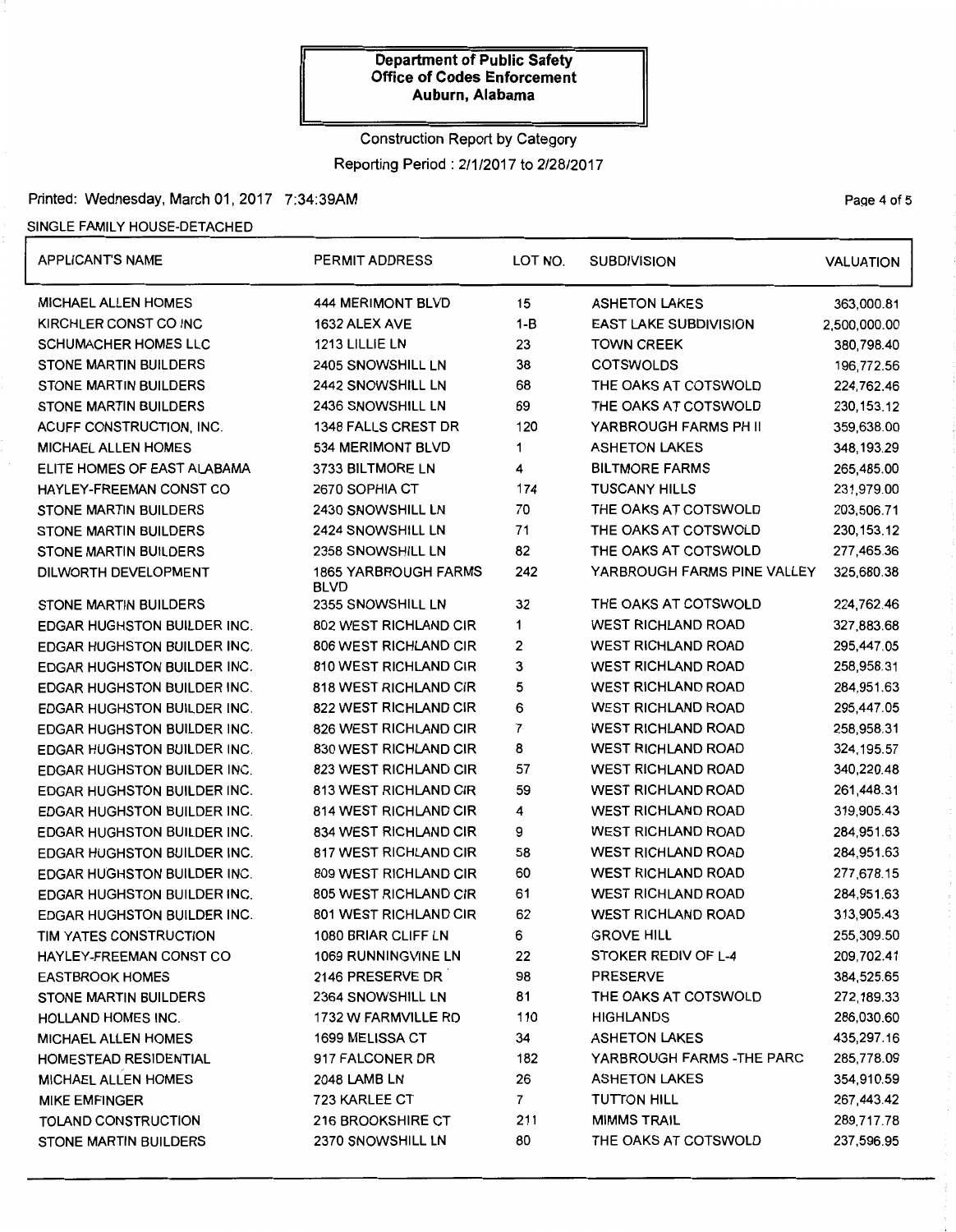Construction Report by Category Reporting Period: 2/1/2017 to 2/28/2017

Printed: Wednesday, March 01, 2017 7:34:39AM

SINGLE FAMILY HOUSE-DETACHED

| <b>APPLICANTS NAME</b>       | <b>PERMIT ADDRESS</b>      | LOT NO.<br><b>SUBDIVISION</b> |                      | VALUATION     |
|------------------------------|----------------------------|-------------------------------|----------------------|---------------|
| <b>STONE MARTIN BUILDERS</b> | 2346 SNOWSHILL LN          | 84                            | THE OAKS AT COTSWOLD | 266,309.65    |
| HAYLEY-FREEMAN CONST CO      | <b>1073 RUNNINGVINE LN</b> | 21                            | STOKER REDIV OF L-4  | 164,022.50    |
| <b>STONE MARTIN BUILDERS</b> | 2385 SNOWSHILL LN          | 35                            | THE OAKS AT COTSWOLD | 277,465.36    |
| <b>STONE MARTIN BUILDERS</b> | 2452 SNOWSHILL LN          | 66                            | THE OAKS AT COTSWOLD | 203,506.71    |
| <b>EASTBROOK HOMES</b>       | 2704 BRIGHTON LN           | 190                           | <b>MIMMS TRAIL</b>   | 290,887.20    |
| DONALD ALLEN DEVELOPMENT     | 2290 MOORES MILL RD        |                               |                      | 619,000.00    |
| $COUNT = 47$                 |                            |                               |                      | 15,875,897.86 |

TOTAL COUNT = 93

TOTAL VALUATION =

19,795,573.73

Redm Un

PaQe 5 of 5